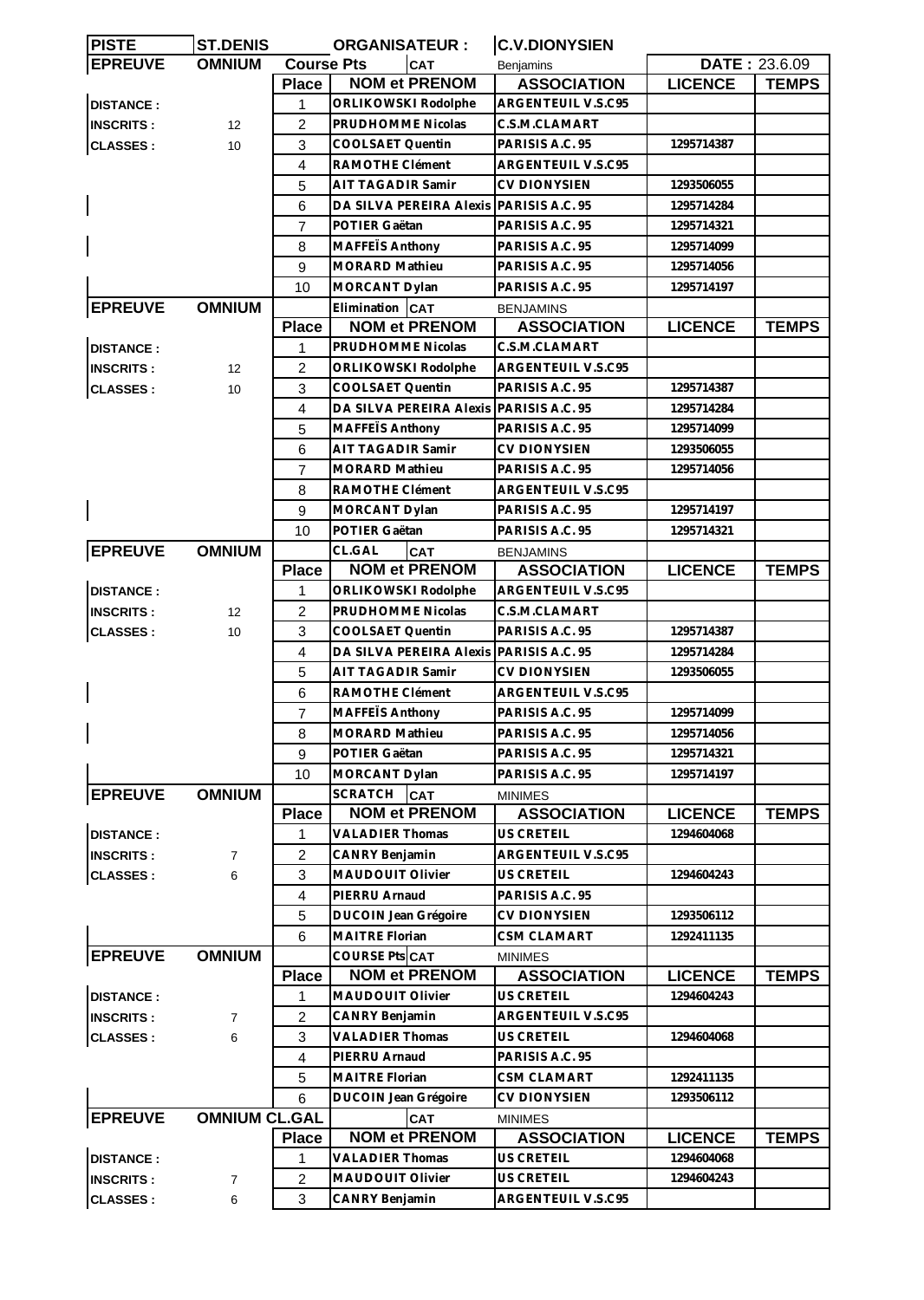|                                          |               | 4                   | PIERRU Arnaud                     | PARISIS A.C. 95     |                |              |
|------------------------------------------|---------------|---------------------|-----------------------------------|---------------------|----------------|--------------|
|                                          |               | 5                   | <b>DUCOIN Jean Grégoire</b>       | <b>CV DIONYSIEN</b> | 1293506112     |              |
|                                          |               | 6                   | MAITRE Florian                    | <b>CSM CLAMART</b>  | 1292411135     |              |
| <b>EPREUVE</b>                           | <b>OMNIUM</b> |                     | COURSE Pts CAT                    | <b>CADETS</b>       |                |              |
|                                          |               | <b>Place</b>        | <b>NOM et PRENOM</b>              | <b>ASSOCIATION</b>  | <b>LICENCE</b> | <b>TEMPS</b> |
| <b>DISTANCE:</b>                         |               | 1                   | <b>MAITRE Cyril</b>               | <b>CSM CLAMART</b>  | 1292411163     |              |
| 15<br>$\overline{2}$<br><b>INSCRITS:</b> |               | <b>DAGORNE Maël</b> | <b>US CRETEIL</b>                 | 1294604201          |                |              |
| <b>CLASSES:</b><br>15                    |               | 3                   | <b>AUBERNON Erwann</b>            | US CRETEIL          | 1294604112     |              |
|                                          |               | 4                   | DOS SANTOS Michaël                | ARGENTEUIL V.S.C95  |                |              |
|                                          |               | 5                   | PUPPI Xavier                      | PARISIS A.C. 95     | 1295714247     |              |
|                                          |               | 6                   | <b>BENDAHOU DOUIBI Samy</b>       | <b>VC GARENNOIS</b> | 1292407008     |              |
|                                          |               | $\overline{7}$      | <b>DELCROIX Guillaume</b>         | <b>CV DIONYSIEN</b> | 1293506122     |              |
|                                          |               | 8                   | <b>CHERIGUENE Yanice</b>          | <b>US CRETEIL</b>   | 1294604072     |              |
|                                          |               | 9                   | <b>ANQUET P.Louis</b>             | ARGENTEUIL V.S.C95  |                |              |
|                                          |               |                     |                                   |                     |                |              |
|                                          |               | 10                  | REMON Cédric                      | PARISIS A.C. 95     |                |              |
|                                          |               | 11                  | PRUDHOMME Alexandre               | C.S.M.CLAMART       |                |              |
|                                          |               | 12                  | <b>ROUX Bastien</b>               | <b>VC GARENNOIS</b> | 1292407001     |              |
|                                          |               | 13                  | <b>TURAN Ferdi</b>                | US CRETEIL          | 1294604047     |              |
|                                          |               | 14                  | <b>NOEL Aurélien</b>              | PARISIS A.C. 95     | 1295714246     |              |
|                                          |               | 15                  | FAUQUENOY Quentin                 | CV DIONYSIEN        | 1293506113     |              |
| <b>EPREUVE</b>                           | <b>OMNIUM</b> |                     | Elimination CAT                   | <b>CADETS</b>       |                |              |
|                                          |               | <b>Place</b>        | <b>NOM et PRENOM</b>              | <b>ASSOCIATION</b>  | <b>LICENCE</b> | <b>TEMPS</b> |
| <b>DISTANCE:</b>                         |               | $\mathbf{1}$        | DOS SANTOS Michaël                | ARGENTEUIL V.S.C95  |                |              |
| <b>INSCRITS:</b>                         | 15            | $\overline{2}$      | <b>MAITRE Cyril</b>               | <b>CSM CLAMART</b>  | 1292411163     |              |
| <b>CLASSES:</b>                          | 15            | 3                   | PRUDHOMME Alexandre               | C.S.M.CLAMART       |                |              |
|                                          |               | 4                   | DAGORNE Maël                      | US CRETEIL          | 1294604201     |              |
|                                          |               | 5                   | <b>FAUQUENOY Quentin</b>          | <b>CV DIONYSIEN</b> | 1293506113     |              |
|                                          |               | 6                   | <b>AUBERNON Erwann</b>            | US CRETEIL          | 1294604112     |              |
|                                          |               | 7                   | PUPPI Xavier                      | PARISIS A.C. 95     | 1295714247     |              |
|                                          |               | 8                   | <b>CHERIGUENE Yanice</b>          | US CRETEIL          | 1294604072     |              |
|                                          |               | 9                   | <b>ROUX Bastien</b>               | <b>VC GARENNOIS</b> | 1292407001     |              |
|                                          |               | 10                  | <b>NOEL Aurélien</b>              | PARISIS A.C. 95     | 1295714246     |              |
|                                          |               | 11                  | BENDAHOU DOUIBI Samy VC GARENNOIS |                     | 1292407008     |              |
|                                          |               | 12                  | <b>DELCROIX Guillaume</b>         | <b>CV DIONYSIEN</b> | 1293506122     |              |
|                                          |               | 13                  | <b>ANQUET P.Louis</b>             | ARGENTEUIL V.S.C95  |                |              |
|                                          |               | 14                  | <b>TURAN Ferdi</b>                | US CRETEIL          | 1294604047     |              |
|                                          |               | 15                  | <b>REMON Cédric</b>               | PARISIS A.C. 95     |                |              |
| <b>EPREUVE</b>                           | <b>OMNIUM</b> |                     | Elimination CAT                   | <b>CADETS</b>       |                |              |
|                                          |               | <b>Place</b>        | <b>NOM et PRENOM</b>              | <b>ASSOCIATION</b>  | <b>LICENCE</b> | <b>TEMPS</b> |
| <b>DISTANCE:</b>                         |               | 1                   | DOS SANTOS Michaël                | ARGENTEUIL V.S.C95  |                |              |
| <b>INSCRITS:</b>                         | 15            | $\overline{c}$      | <b>MAITRE Cyril</b>               | <b>CSM CLAMART</b>  | 1292411163     |              |
| <b>CLASSES:</b>                          | 15            | 3                   | PRUDHOMME Alexandre               | C.S.M.CLAMART       |                |              |
|                                          |               | $\overline{4}$      | DAGORNE Maël                      | US CRETEIL          | 1294604201     |              |
|                                          |               | 5                   | <b>FAUQUENOY Quentin</b>          | <b>CV DIONYSIEN</b> | 1293506113     |              |
|                                          |               | 6                   |                                   |                     |                |              |
|                                          |               |                     | <b>AUBERNON Erwann</b>            | US CRETEIL          | 1294604112     |              |
|                                          |               | 7                   | PUPPI Xavier                      | PARISIS A.C. 95     | 1295714247     |              |
|                                          |               | 8                   | <b>CHERIGUENE Yanice</b>          | US CRETEIL          | 1294604072     |              |
|                                          |               | 9                   | <b>ROUX Bastien</b>               | <b>VC GARENNOIS</b> | 1292407001     |              |
|                                          |               | 10                  | <b>NOEL Aurélien</b>              | PARISIS A.C. 95     | 1295714246     |              |
|                                          |               | 11                  | <b>BENDAHOU DOUIBI Samy</b>       | <b>VC GARENNOIS</b> | 1292407008     |              |
|                                          |               | 12                  | DELCROIX Guillaume                | <b>CV DIONYSIEN</b> | 1293506122     |              |
|                                          |               | 13                  | <b>ANQUET P.Louis</b>             | ARGENTEUIL V.S.C95  |                |              |
|                                          |               | 14                  | <b>TURAN Ferdi</b>                | US CRETEIL          | 1294604047     |              |
|                                          |               | 15                  | REMON Cédric                      | PARISIS A.C. 95     |                |              |
| <b>EPREUVE</b>                           | <b>OMNIUM</b> |                     | CL.GAL                            | <b>CADETS</b>       |                |              |
|                                          |               | <b>Place</b>        | <b>NOM et PRENOM</b>              | <b>ASSOCIATION</b>  | <b>LICENCE</b> | <b>TEMPS</b> |
| <b>DISTANCE:</b>                         |               | 1                   | MAITRE Cyril                      | CSM CLAMART         | 1292411163     |              |
| <b>INSCRITS:</b>                         | 15            | $\overline{2}$      | DOS SANTOS Michaël                | ARGENTEUIL V.S.C95  |                |              |
|                                          |               |                     |                                   |                     |                |              |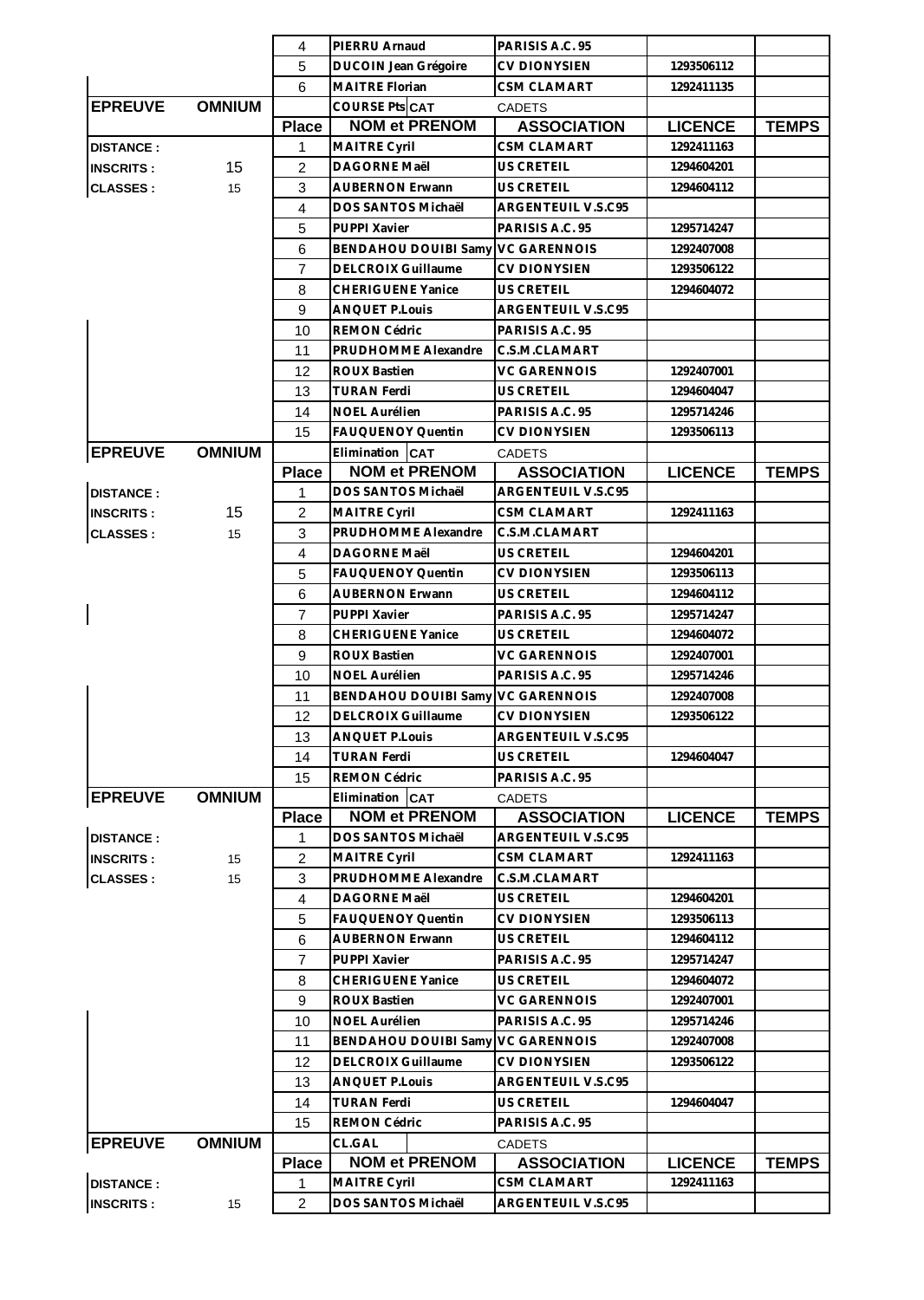| <b>CLASSES:</b>  | 15                | 3                                   | DAGORNE Maël                                 | US CRETEIL                               | 1294604201     |              |
|------------------|-------------------|-------------------------------------|----------------------------------------------|------------------------------------------|----------------|--------------|
|                  |                   | 4                                   | <b>AUBERNON Erwann</b>                       | US CRETEIL                               | 1294604112     |              |
|                  |                   | 5                                   | PUPPI Xavier                                 | PARISIS A.C. 95                          | 1295714247     |              |
|                  |                   | 6                                   | PRUDHOMME Alexandre                          | C.S.M.CLAMART                            |                |              |
|                  |                   | 7                                   | <b>CHERIGUENE Yanice</b>                     | <b>US CRETEIL</b>                        | 1294604072     |              |
|                  |                   | 8                                   | <b>BENDAHOU DOUIBI Samy</b>                  | <b>VC GARENNOIS</b>                      | 1292407008     |              |
|                  |                   | 9                                   | <b>DELCROIX Guillaume</b>                    | CV DIONYSIEN                             | 1293506122     |              |
|                  |                   | 10                                  | <b>FAUQUENOY Quentin</b>                     | CV DIONYSIEN                             | 1293506113     |              |
|                  |                   | 11                                  | ROUX Bastien                                 | VC GARENNOIS                             | 1292407001     |              |
|                  |                   | 12                                  | <b>ANQUET P.Louis</b>                        | ARGENTEUIL V.S.C95                       |                |              |
|                  |                   | 13                                  | <b>NOEL Aurélien</b>                         | PARISIS A.C. 95                          | 1295714246     |              |
|                  |                   | 14                                  | <b>REMON Cédric</b>                          | PARISIS A.C. 95                          |                |              |
|                  |                   | 15                                  | <b>TURAN Ferdi</b>                           | US CRETEIL                               | 1294604047     |              |
| <b>EPREUVE</b>   |                   | <b>OMNIUM 1ére M Course Pts CAT</b> |                                              | SEN/JUN                                  |                |              |
|                  |                   | <b>Place</b>                        | <b>NOM et PRENOM</b>                         | <b>ASSOCIATION</b>                       | <b>LICENCE</b> | <b>TEMPS</b> |
| <b>DISTANCE:</b> |                   | 1                                   | <b>LARCHE Benoït</b>                         | ARGENTEUIL V.S.C95                       |                |              |
| <b>INSCRITS:</b> | 12                | 2                                   | CONORD Charlie                               | US CRETEIL                               | 1294604235     |              |
| <b>CLASSES:</b>  | 12                | 3                                   | <b>BROWN Kevin</b>                           | US CRETEIL                               | 1294604246     |              |
|                  |                   | $\overline{4}$                      | <b>GRENIER Vianney</b>                       | CSM VILLENEUVE GARE                      | 1292420169     |              |
|                  |                   | 5                                   | <b>GRIGNON René</b>                          | CSM VILLENEUVE GARE                      | 1292420128     |              |
|                  |                   | 6                                   | DA CRUZ Aderito                              | CSM VILLENEUVE GARE                      | 1292420108     |              |
| $\mathsf{l}$     |                   | 7                                   | <b>DUMAS Jefferson</b>                       | CV DIONYSIEN                             | 1293506032     |              |
|                  |                   | 8                                   | VALENTI Julien                               | <b>CV DIONYSIEN</b>                      | 1293506031     |              |
|                  |                   | 9                                   | <b>BENVENUTO Jean Paul</b>                   | <b>AS VARENNOISE</b>                     | 1277110026     |              |
|                  |                   | 10                                  | <b>ILLONGO Dimitri</b>                       | ARGENTEUIL V.S.C95                       |                |              |
|                  |                   | 11                                  | MAFFEIS Dany                                 | PARISIS A.C. 95                          |                |              |
|                  |                   | 12                                  | DA COSTA Christophe                          | CV DIONYSIEN                             | 1293506084     |              |
| <b>EPREUVE</b>   | <b>AMERICAINE</b> |                                     | <b>CAT</b>                                   | <b>CADETS</b>                            |                |              |
|                  |                   | <b>Place</b>                        | <b>NOM et PRENOM</b>                         | <b>ASSOCIATION</b>                       | <b>LICENCE</b> | <b>TEMPS</b> |
|                  |                   |                                     |                                              |                                          |                |              |
| <b>DISTANCE:</b> | 10KM              | 1                                   | <b>DAGORNE Maël</b>                          | US CRETEIL                               | 1294604201     |              |
| <b>INSCRITS:</b> | 12                |                                     | <b>AUBERNON Erwann</b>                       | US CRETEIL                               | 1294604112     |              |
| <b>CLASSES:</b>  | 12                | 2                                   | <b>MAITRE Cyril</b>                          | <b>CSM CLAMART</b>                       | 1292411163     |              |
|                  |                   |                                     | PRUDHOMME Alexandre                          | C.S.M.CLAMART                            |                |              |
|                  |                   | 3                                   | <b>CHERIGUENE Yanice</b>                     | US CRETEIL                               | 1294604072     |              |
|                  |                   |                                     | <b>TURAN Ferdi</b>                           | <b>US CRETEIL</b>                        | 1294604047     |              |
|                  |                   | 4                                   | <b>FAUQUENOY Quentin</b>                     | <b>CV DIONYSIEN</b>                      | 1293506113     |              |
|                  |                   |                                     | <b>DELCROIX Guillaume</b>                    | <b>CV DIONYSIEN</b>                      | 1293506122     |              |
|                  |                   | 5                                   | PUPPI Xavier                                 | PARISIS A.C. 95                          | 1295714247     |              |
|                  |                   |                                     | <b>NOEL Aurélien</b>                         | PARISIS A.C. 95                          | 1295714246     |              |
|                  |                   | 6                                   | <b>ROUX Bastien</b>                          | <b>VC GARENNOIS</b>                      | 1292407001     |              |
|                  |                   |                                     | <b>BENDAHOU DOUIBI Samy</b>                  | <b>VC GARENNOIS</b>                      | 1292407008     |              |
| <b>EPREUVE</b>   | <b>OMNIUM</b>     |                                     | Elimination CAT                              | SEN/JUN                                  |                |              |
| <b>DISTANCE:</b> |                   | <b>Place</b><br>1                   | <b>NOM et PRENOM</b><br><b>LARCHE Benoit</b> | <b>ASSOCIATION</b><br>ARGENTEUIL V.S.C95 | <b>LICENCE</b> | <b>TEMPS</b> |
| <b>INSCRITS:</b> | 12                | $\overline{c}$                      | <b>GRENIER Vianney</b>                       | CSM VILLENEUVE GARE                      | 1292420169     |              |
| <b>CLASSES:</b>  | 12                | 3                                   | DA CRUZ Aderito                              | CSM VILLENEUVE GARE                      | 1292420108     |              |
|                  |                   | $\overline{4}$                      | <b>ILLONGO Dimitri</b>                       | ARGENTEUIL V.S.C95                       |                |              |
|                  |                   | 5                                   | DA COSTA Christophe                          | <b>CV DIONYSIEN</b>                      | 1293506084     |              |
|                  |                   | 6                                   | <b>BROWN Kevin</b>                           | US CRETEIL                               | 1294604246     |              |
|                  |                   | $\overline{7}$                      | BENVENUTO Jean Paul                          | AS VARENNOISE                            | 1277110026     |              |
|                  |                   | 8                                   | <b>DUMAS Jefferson</b>                       | CV DIONYSIEN                             | 1293506032     |              |
|                  |                   | 9                                   | CONORD Charlie                               | US CRETEIL                               | 1294604235     |              |
|                  |                   | 10                                  | <b>VALENTI Julien</b>                        | CV DIONYSIEN                             | 1293506031     |              |
|                  |                   | 11                                  | MAFFETS Dany                                 | PARISIS A.C. 95                          |                |              |
|                  |                   | 12                                  | <b>GRIGNON René</b>                          | CSM VILLENEUVE GARE                      | 1292420128     |              |
| <b>EPREUVE</b>   | <b>OMNIUM</b>     |                                     | CLAS.GAL<br><b>CAT</b>                       | SEN/JUN                                  |                |              |
| <b>DISTANCE:</b> |                   | <b>Place</b>                        | <b>NOM et PRENOM</b>                         | <b>ASSOCIATION</b>                       | <b>LICENCE</b> | <b>TEMPS</b> |